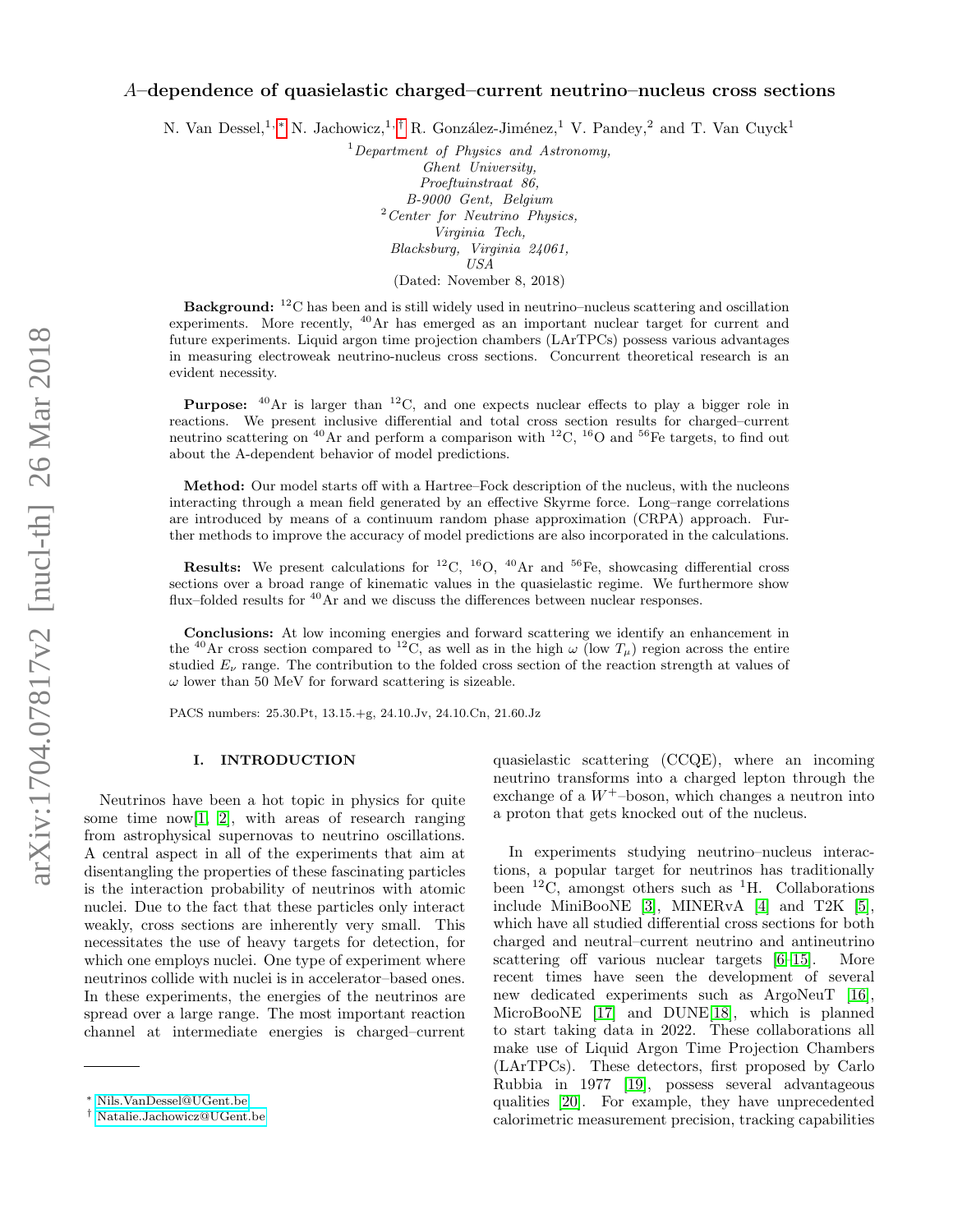and hadron detection and identification potential. This allows for very precise cross section measurements with minimal background contamination. More exclusive measurements containing information on the outgoing nucleons are now also possible, with e.g. ArgoNeuT having reported on the appearance of back–to–back ejected proton pairs, so–called 'hammer events' [\[21\]](#page-7-12). Given the use of  $40\text{Ar}$  as target nucleus, the need for theoretical calculations on neutrino–argon interactions is evident.

Several theoretical models exist [\[22–](#page-7-13)[34\]](#page-7-14) that aim at calculating CCQE cross section results that predict experimental data. Monte Carlo generators used in data analyses are primarily based on relativistic Fermi gas (RFG) models. While this model is relatively successful at reproducing the main features of CCQE scattering cross sections, it is less suitable to accurately model events of low momentum transfer q (at low  $E_{\nu}$  or for very forward scattering) where nuclear effects play a key role. These manifest themselves, e.g., in the form of low-lying excitations and giant resonances [\[35\]](#page-7-15). Since neutrino beams are not monochromatic, the measured cross section contains contributions from neutrinos with an energy ranging up to a few GeV. Therefore, it is essential to use models that provide realistic predictions over the whole range of energies. This work aims at calculating CCQE cross sections. Other calculations on  $^{40}$ Ar have been presented in Refs. [\[33,](#page-7-16) [36,](#page-7-17) [37\]](#page-7-18).

The model we employ in this work starts off with a Hartree–Fock (HF) description of the nucleus using an effective Skyrme interaction to describe the nucleon–nucleon interaction, incorporating the effect of long–range correlations through the continuum random phase approximation (CRPA). This approach is suitable for the description of the quasielastic peak and the low–lying collective excitations out of a correlated ground state [\[35,](#page-7-15) [38\]](#page-8-0).

This article is structured as follows. In section [II](#page-1-0) we briefly summarize the most important aspects of our approach. We then show the results for argon calculations in section [III,](#page-3-0) comparing them with results for carbon, oxygen and iron.

#### <span id="page-1-0"></span>II. FORMALISM

In this section, we summarize the key ingredients that make up the framework with which we calculate the cross section. The process we consider is inclusive CCQE neutrino–nucleus scattering:

$$
\nu_{\mu} + {}_{Z}^{A}\mathbf{X} \to \mu^{-} + {}_{Z}^{A-1}\mathbf{X}' + p. \tag{1}
$$

The muon neutrino has four-momentum  $k_i^{\mu} = (E_i, \mathbf{k}_i)$ . Through the emission of a  $W^+$ –boson, it changes into a

muon with four-momentum  $k_f^{\mu} = (E_f, k_f)$ . The  $W^{+}$ boson carries four–momentum  $q^{\mu} = (\omega, \mathbf{q})$ , and strikes the nucleus, which is considered to be at rest in the lab frame.

$$
\omega = E_i - E_f \tag{2}
$$

$$
\boldsymbol{q} = \boldsymbol{k}_i - \boldsymbol{k}_f. \tag{3}
$$

A single neutron in the nucleus is transformed into a proton, which is ejected from the nucleus. Since we concern ourselves with inclusive calculations, the cross sections have the hadronic part of the final state integrated out.



FIG. 1. Diagrammatical representation of CCQE neutrino– nucleus scattering

The double differential cross section of this process is expressed as follows

<span id="page-1-1"></span>
$$
\frac{d\sigma}{dT_f d\Omega_f} = \left(\frac{G_F \cos \theta_c}{2\pi}\right)^2 E_f k_f \zeta^2(Z', E_f, q)
$$
\n
$$
\times (v_{CC} W_{CC} + v_{CL} W_{CL} + v_{LL} W_{LL} + v_T W_T \pm v_{T'} W_{T'})
$$
\n(4)

In this expression,  $G_F$  is the Fermi constant and  $\theta_c$  is the Cabibbo angle.  $T_f$  and  $\Omega_f$  are the kinetic energy and the solid angle of the outgoing muon, respectively and  $\zeta(Z', E_f, q)$  is the correction factor related to the Coulomb interaction of the outgoing muon with the residual nucleus. The  $+(-)$  sign in the final term is applicable to the process of a (anti)neutrino scattering off a nucleus. The  $v_i$ -factors are functions of the leptonic kinematic variables, whilst the  $W_i$ -factors are the nuclear response functions, that depend on the transition amplitudes, defined in terms of the nuclear current operator

$$
\mathcal{J}_{\lambda}^{nucl}(\omega, \mathbf{q}) = \langle \Phi_{\mathbf{f}} | \hat{J}_{\lambda}(\mathbf{q}) | \Phi_{0} \rangle.
$$
 (5)

The full expressions of the functions can be found in e.g. [\[39\]](#page-8-1).

The starting point of our approach is the description of both initial and final states of the nucleus as a Slater determinant, with single–particle wave functions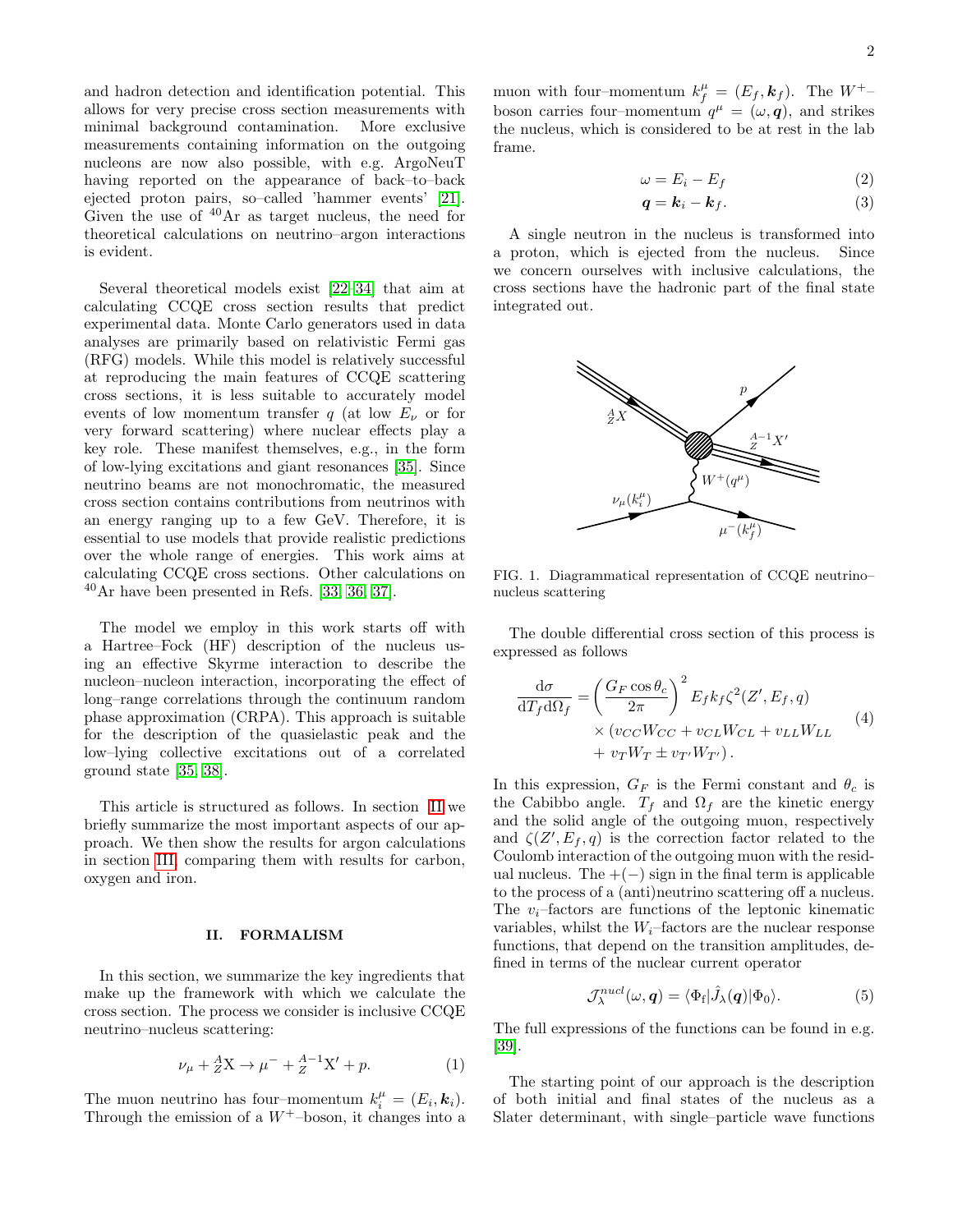generated through a HF calculation, using the SkE2 parametrization [\[40\]](#page-8-2) of the empirical Skyrme contact force [\[41\]](#page-8-3), to describe the nucleon–nucleon interaction. The wave functions of the scattered nucleon are calculated in the same mean field as the bound states, thus taking into account the elastic distortion of the nucleon caused by its interaction with the residual nucleus.

The calculation of the nuclear response functions is performed within the CRPA [\[35\]](#page-7-15). Within the RPA, excited states of a many–body system are approximated as coherent superpositions of particle–hole and hole–particle excitations out of a correlated ground state

$$
|\Psi_{RPA}^{C}\rangle = \sum_{C'} \left( X_{C,C'} |p'h'^{-1}\rangle - Y_{C,C'} |h'p'^{-1}\rangle \right). \tag{6}
$$

In a Green's function formalism, one can then formulate the RPA equations in coordinate space, allowing for an exact treatment of the energy continuum:

$$
\Pi^{(RPA)}(x_1, x_2, E_x) = \Pi^{(0)}(x_1, x_2, E_x)
$$
  
+  $\frac{1}{\hbar} \int dx \int dx' \Pi^{(0)}(x_1, x, E_x) \tilde{V}(x, x') \Pi^{(RPA)}(x', x_2, E_x),$  (7)

where  $x$  is the combined spatial, spin and isospin coordinate, and  $E_x$  the excitation energy of the target nucleus.  $\Pi^{(RPA)}(x_1, x_2, E_x)$  is the (local) polarization propagator [\[42\]](#page-8-4), which describes the propagation of particle–hole pairs, and is obtained by adding the iteration of firstorder contributions to the bare local polarization propagator  $\Pi^0(x_1, x_2, E_x)$ .  $\tilde{V}(x, x')$  is the antisymmetrized residual interaction. We use the same interaction as was used to generate the mean field single particle wave functions, guaranteeing self–consistency in our approach. One can, through analysis of this equation, calculate the nuclear reponse functions within the CRPA through knowledge of the transition amplitudes in the mean field approach [\[43\]](#page-8-5). We also note that, since we perform calculations on <sup>40</sup>Ar, which is not a closed shell nucleus, we need to take into account partially filled shells. In our calculations, this generalization is readily achieved by including occupation probabilities in the transition amplitudes:

$$
\langle ph^{-1}|\hat{O}|\Phi_0\rangle \to v_h \langle ph^{-1}|\hat{O}|\Phi_0\rangle. \tag{8}
$$

Herein,  $\hat{O}$  represents a general one–body operator and  $v_h^2$  is the occupation probability of the shell to which the hole state h belongs.

We furthermore introduce several effective schemes to improve the accuracy of the model's predictions, as in Refs. [\[38,](#page-8-0) [44\]](#page-8-6):

• The Skyrme force is fitted to the properties of nuclear ground–states and low–lying excitated states.

To remedy the interaction's unrealistically high strength at high  $Q^2 = -q_\mu q^\mu$  values, we constrain the potential at the strong vertex through a dipole factor [\[35\]](#page-7-15)

$$
V \to V \frac{1}{\left(1 + \frac{Q^2}{\Lambda^2}\right)^2}.\tag{9}
$$

The value  $\Lambda = 455$  MeV was optimized in a  $\chi^2$ test of the comparison of CRPA cross sections with worldwide  $A(e,e')$  experimental data. There, we considered the theory-experiment comparison from low values of omega up to the maximum of the quasielastic peak [\[35\]](#page-7-15).

• To take the Coulomb interaction between the outgoing muon and the residual nucleus into account, we use the Modified Effective Momentum Approach (MEMA), which lowers the outgoing muon's momentum (increases for antineutrinos), or equivalently increases (resp. decreases) the momentum transfer [\[45\]](#page-8-7):

$$
q \to q_{eff} = q \pm 1.5 \left( \frac{Z' \alpha \hbar c}{R} \right), \tag{10}
$$

with  $R = 1.24 A^{1/3}$  fm and Z' the charge of the residual nucleus. The outgoing muon wave function is modified through

$$
\Psi_l \to \Psi_l^{eff} = \zeta(Z', E_f, q)\Psi_l, \tag{11}
$$

with

$$
\zeta(Z', E_f, q) = \sqrt{\frac{q_{eff} E_{eff}}{qE}},\tag{12}
$$

which modifies the density of final states to be in line with the effective momentum. All of these factors are already included in Equation [\(4\)](#page-1-1).

• We take hadronic relativistic effects into account in an effective way, which can be achieved through following substitution in the nuclear response function [\[46\]](#page-8-8)

$$
\lambda \to \lambda (1 + \lambda), \tag{13}
$$

with  $\lambda = \frac{\omega}{2M_N}$ . Furthermore, in the nuclear current, one takes into account relativistic corrections to the usual prescription of the nuclear current, as described in Ref. [\[47\]](#page-8-9).

• As discussed in Ref. [\[35\]](#page-7-15), the basic RPA formalism is succesful in predicting the position and strength of giant resonances, but not the shape: the height of the peak is overestimated and the width is underestimated. We use a phenomenological approach to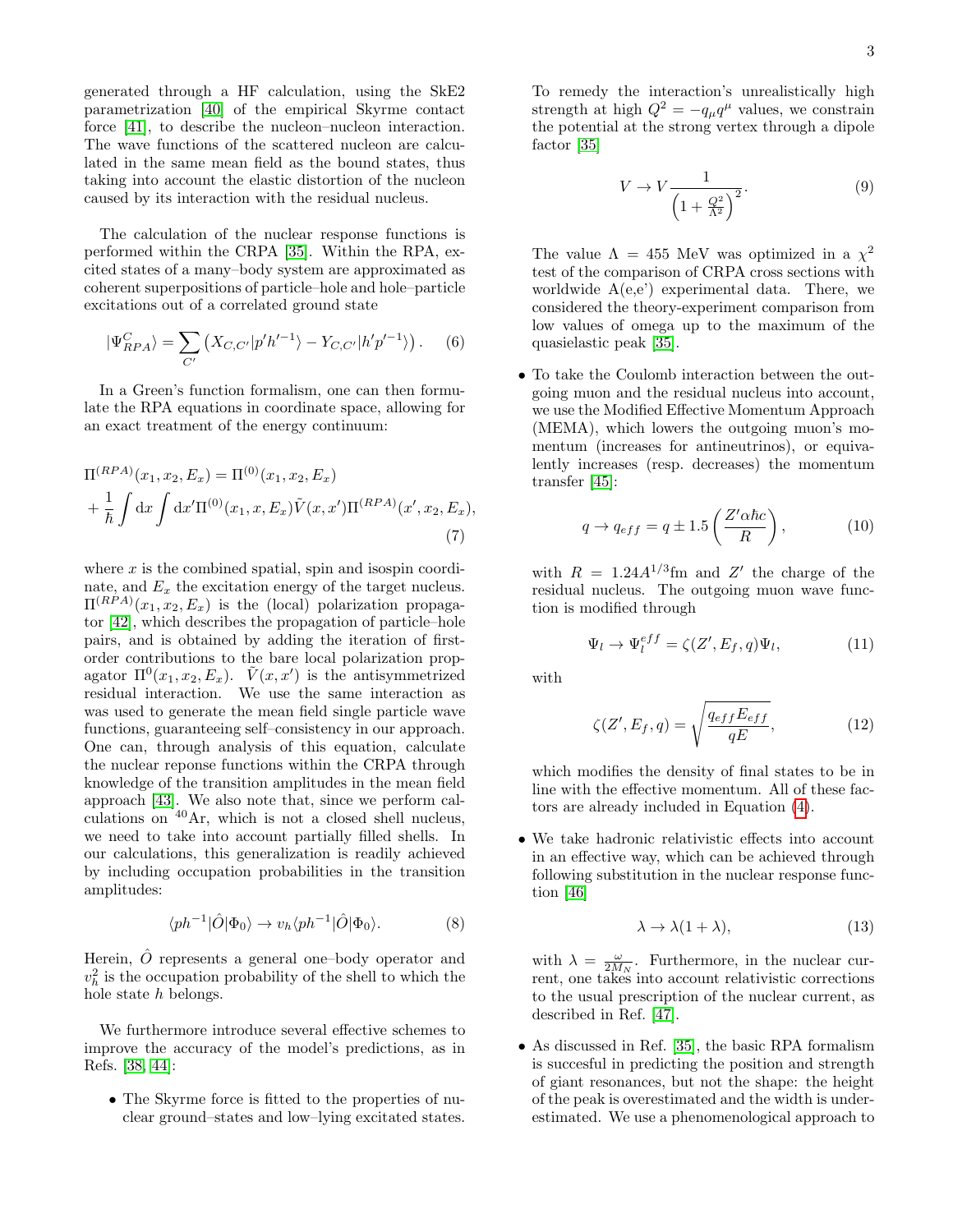deal with this, by folding the cross section in the following manner

$$
\frac{\mathrm{d}\sigma'}{\mathrm{d}\omega \mathrm{d}\Omega_f}(E_\nu,\omega) \tag{14}
$$

$$
= \int d\omega' L(\omega, \omega') \frac{d\sigma}{d\omega' d\Omega_f} (E_{\nu}, \omega'), \tag{15}
$$

with

$$
L(\omega, \omega') = \frac{1}{2\pi} \left[ \frac{\Gamma}{(\omega - \omega')^2 + (\Gamma/2)^2} \right],\qquad(16)
$$

and  $\Gamma = 3$  MeV.

The CRPA framework summarized above has seen several successful applications in the description of electroweak probing of nuclei [\[43,](#page-8-5) [48–](#page-8-10)[53\]](#page-8-11). Recent results include a detailed study of the model predictions for inclusive QE electron scattering  $(e, e')$  off various nuclear targets such as  $^{12}C$ ,  $^{16}O$  and  $^{40}Ca$ , alongside comparison with data [\[35\]](#page-7-15). Furthermore, the application of the CRPA approach to CCQE (anti)neutrino scattering was previously studied for <sup>12</sup>C nuclei as well, including comparison with MiniBooNE and T2K data [\[35,](#page-7-15) [38,](#page-8-0) [54\]](#page-8-12). From these studies we have learned that our approach successfully predicts nuclear excitations at small energy transfer  $\omega$  < 50 MeV and momentum transfer  $q$  < 300 MeV, that low-lying excitations below the QE peak dominate cross sections at low incoming neutrino–energies  $E_{\nu}$ around a few 100 MeV's, and most importantly that low– lying nuclear excitations are predicted to contribute sizeably to flux–integrated cross sections at forward lepton scattering angles. In forward scattering bins, low–energy nuclear excitations can account for a sizeable fraction of the flux–folded cross section [\[38\]](#page-8-0).

### <span id="page-3-0"></span>III. RESULTS

In our approach, the different structure of various nuclei is taken into account through the use of nuclear wave functions. We describe the nucleus initially as a Slater determinant. Through use of the ansatz  $\psi_{njlm_j}(x) =$  $R_{nlj}(r)\mathcal{Y}_{ljm_j}(\Omega,\sigma)$  in combination with a Skyrme interaction, one can implement a HF calculation which yields the radial single particle wave functions  $R_{nlj}(r)$  for the different proton (p) and neutron (n) shells. The shells are then filled up according to the Pauli principle. With these wave functions one can construct the nuclear density profiles. These are pictured in Fig. [2,](#page-3-1) and are normalized such that, e.g.:

$$
4\pi \int_0^{+\infty} dr r^2 \rho_p(r) = Z.
$$
 (17)

The neutron and nucleon densities are normalized in a similar fashion to  $N$  and  $A$ , respectively. One notices the increasing size of the nucleus, as well as the lower



<span id="page-3-1"></span>FIG. 2. From top to bottom: proton, neutron and nucleon density profiles  $(\rho_p, \rho_n, \rho)$  for relevant nuclei as yielded by the SkE2 HF calculations.

central values of the proton densities due to Coulomb repulsion for larger Z.

In Fig. [3](#page-4-0) double differential cross sections for monochromatic neutrinos are presented, for a set of muon scattering angles  $\theta_{\mu}$ . These are shown for <sup>12</sup>C,  $^{16}$ O,  $^{40}$ Ar and  $^{56}$ Fe. The cross sections are expressed as a function of the energy transfer  $\omega$ . To facilitate a comparison and to appreciate the differences, the cross sections have been divided by the amount of neutrons in the target nucleus. The ratio of  ${}^{40}\text{Ar}$  to  ${}^{12}\text{C}$ cross sections is also plotted, to show where the model predictions differ the most between nuclei.

The cross sections behave similarly for all nuclei, except for low energies and/or forward scattering angles where peaks show up in the cross-section. The prediction of these collective resonances is a key property of the CRPA approach, which HF calculations alone cannot account for. The peaks are different for the nuclei, differing both in position and relative strength. This is due to the inherently different nuclear structure. Focussing especially on the low–energy region (the left panels) in Fig. [3](#page-4-0) where the collective behaviour is most noticable, we can see that for most  $\omega$  values, the strength in <sup>40</sup>Ar is larger (per nucleon) than it is for e.g.  $^{12}$ C. It should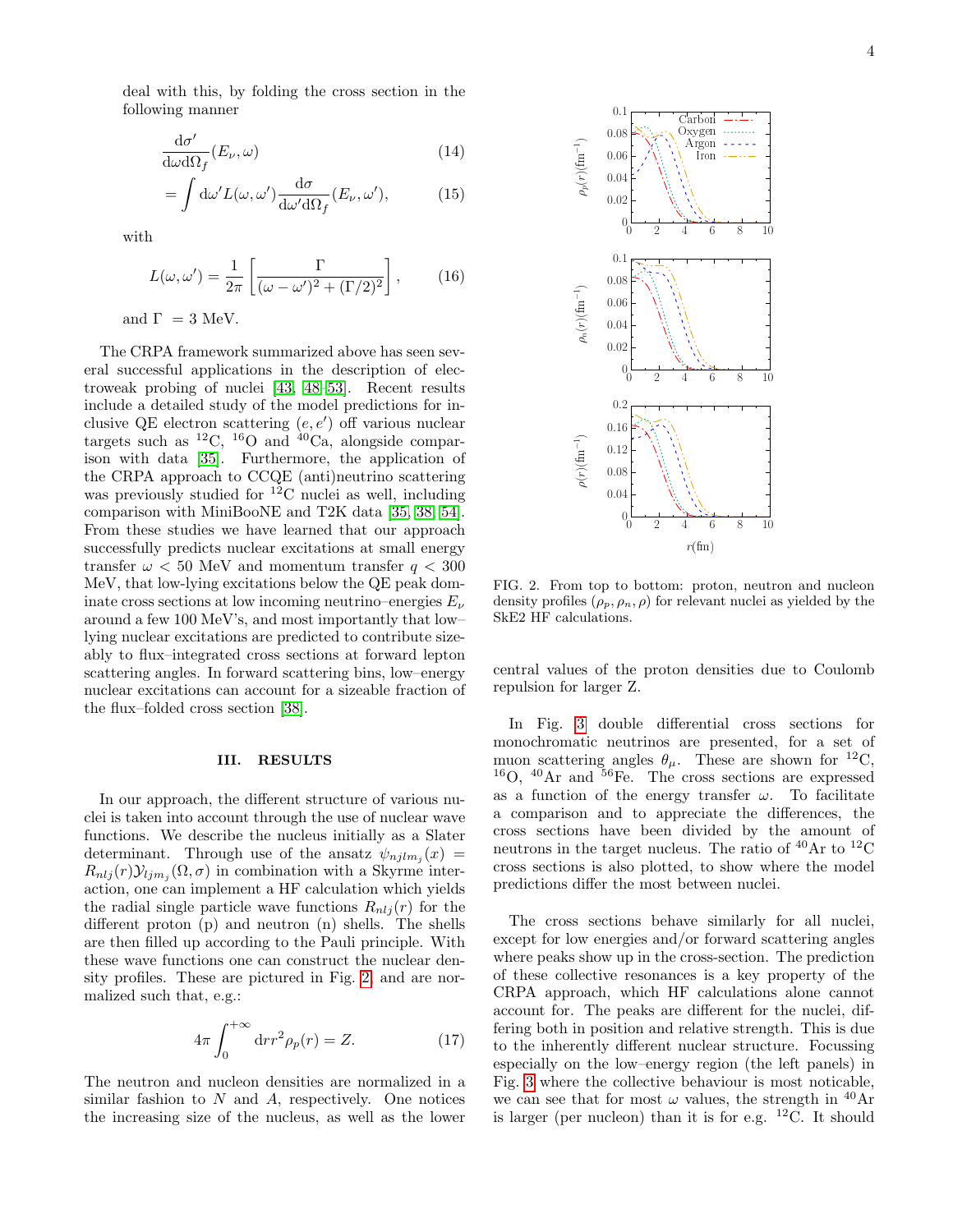

<span id="page-4-0"></span>FIG. 3. Double differential cross sections (per neutron, left vertical axis) for monochromatic neutrinos of energy  $E_{\nu}$  and muon scattering angle  $\theta_{\mu}$ , as a function of  $\omega$  (energy transfer). Line key: <sup>12</sup>C dash-dotted, <sup>16</sup>O dotted, <sup>40</sup>Ar dashed and <sup>56</sup>Fe dash–double dotted. In addition, the cross section ratio  $\sigma_{Ar}/\sigma_C$  is shown in solid black (right vertical axis).

be noted that this is partially caused by a different threshold energy, as the valence shells of heavier nuclei are less bound than those of lighter ones. Fig. [3](#page-4-0) shows that for higher incoming energies and larger scattering angles, the differential cross section is dominated by the QE peak, corresponding to the intuitive picture of a neutrino interacting with just one of the nucleons in the nucleus. The differential cross sections at these kinematics, too, showcase various differences. In particular one observes that the strength in the QE peak is lower for  $^{40}$ Ar and  $^{56}$ Fe than  $^{12}$ C and  $^{16}$ O. Indeed, the ratio tends to be smaller than one in the  $\omega$ -region up to the peak. On the other hand, one also notices that the tails in the case of <sup>40</sup>Ar are considerably more pronounced. The ratio tends to increase beyond the center of the QE peak.

In Fig. [4](#page-5-0) we take a look at the single differential cross section as a function of  $\omega$  for an incoming neutrino energy of 200 MeV. For low- $\omega$  values one sees

the inherently different resonance structures causing differences in strength between nuclei. The heavier nuclei dominate low  $\omega$  for the same reasons mentioned above. As for double differential cross sections the peak is more pronounced for lighter nuclei. Beyond the peak region, cross sections for heavier nuclei once again start to dominate. The reason for this is twofold. On the one hand, the position of the QE peak shifts to higher  $\omega$  values for more backward scattering (see Fig. [3\)](#page-4-0). On the other hand, the overall strength at these high  $\theta_{\mu}$  is rather strongly surpressed. The competition between these two effects causes the single differential cross section to be dominated by the contribution of the high– $\omega$  tail of forward processes, where heavy nuclei show a stronger tail.

One concludes that, for an  $40\text{Ar}$  target, modeling the tails of differential cross section is of even more importance than for  ${}^{12}$ C. This tail is less accurately described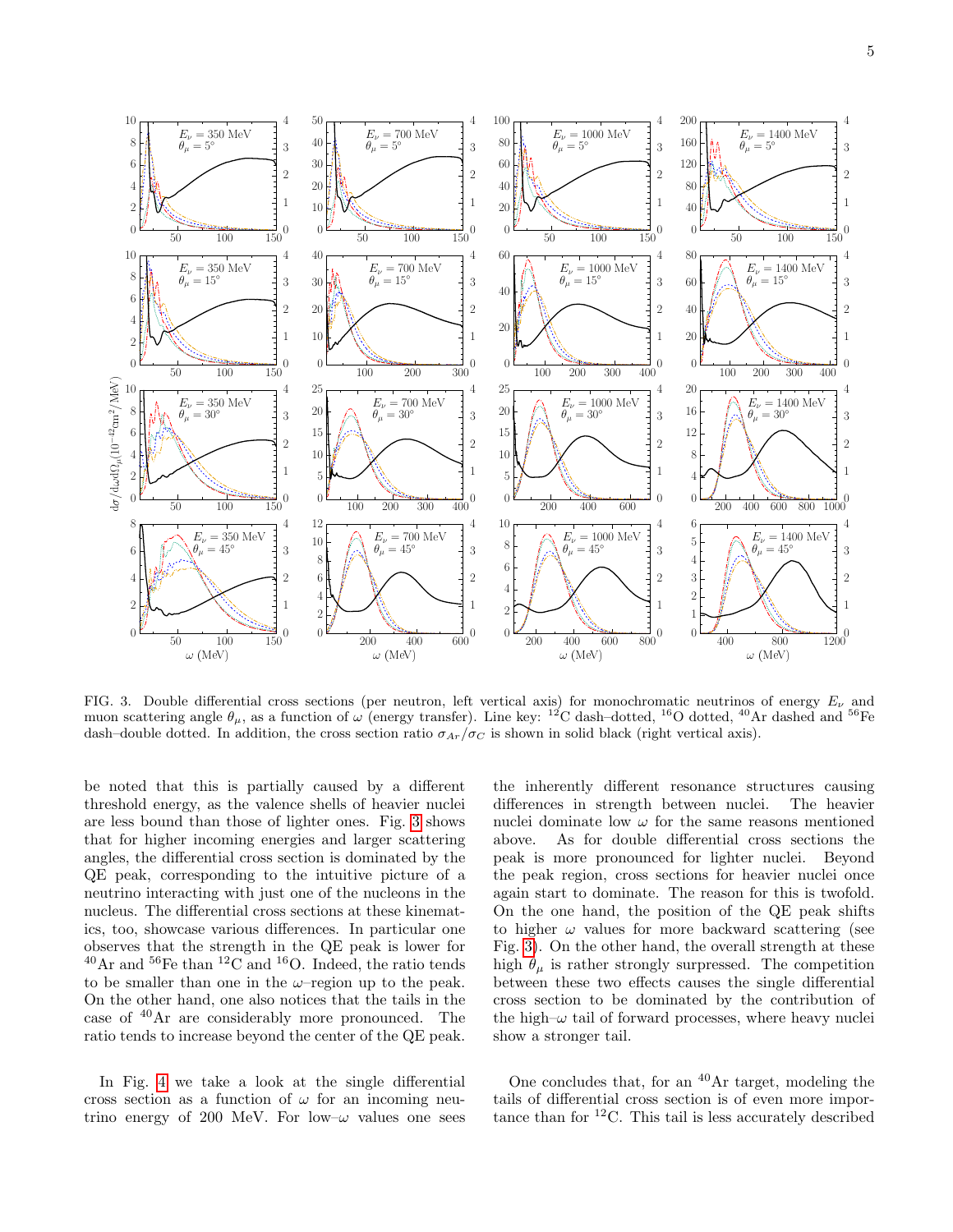

<span id="page-5-0"></span>FIG. 4. The single differential cross section (per neutron) for CCQE neutrino–nucleus scattering as a function of  $\omega$  (left y– axis) for an incoming energy of 200 MeV, along with the ratio between  $^{40}$ Ar and  $^{12}$ C (right y–axis).

in FG–based models. However, additional effects of the A–dependence when other features such as short–range correlations or meson exchange currents are included are also expected to play an important role at the kinematics for accelerator–based experiments. Due to the fact that 2p2h contributions appear largely in the high– $\omega$  tail of 'QE–like' cross sections [\[39,](#page-8-1) [55\]](#page-8-13), we can expect the importance of the tails to become even more marked when taking SRCs into account (we refer to the scaling laws discussed in [\[56\]](#page-8-14)). This is subject to future research.

Pictured in Fig. [5](#page-5-1) for three incoming neutrino energies are the CCQE neutrino–argon double differential cross sections as a function of  $T_{\mu}$  and  $\cos \theta_{\mu}$ . The cross sections contain strong contributions for high  $T_u$  (low  $\omega$ ), and forward scattering angles. For lower energies, one can observe that the reaction strength is spread, with a peak value at high  $T_{\mu}$  (low  $\omega$ ), and forward scattering angles. For higher energies, this spreading is much less noticeable and goes hand in hand with a more pronounced peak value.

Until now, we have been looking at monochromatic neutrinos. In order to compare with data, we need to flux–fold the cross sections. For our purposes, we performed calculations over a range of  $E_{\nu}$  values up to an incoming energy of 2200 MeV, at which point the value of the flux of the Booster Beam line used for MicroBooNE becomes largely negligible [\[57\]](#page-8-15). The flux–folded result is displayed in Fig. [6.](#page-6-0) One can see the importance of forward scattering angles, although, as a result of the folding procedure, the strength is no longer confined to a sharp peak value in the outgoing muon kinetic energy, but smeared out. As could be expected,



<span id="page-5-1"></span>FIG. 5. Double differential cross sections for monochromatic neutrinos plotted as a function of the kinetic energy of the outgoing muon  $T_{\mu}$  and the cosine of the outgoing muon angle  $\theta_\mu$ .

the higher the kinetic energy of the outgoing muon, the more forward the scattering will be.

In Fig. [7](#page-6-1) we present single differential cross sections off  $^{40}\text{Ar}$  as a function of  $T_{\mu}$  and  $\cos \theta_{\mu}$  and with analogous results for  ${}^{12}C$ , along with the ratio. In the first panel, the ratio between the two nuclei starts at around 92%, increasing slowly. <sup>40</sup>Ar gets more strength for forward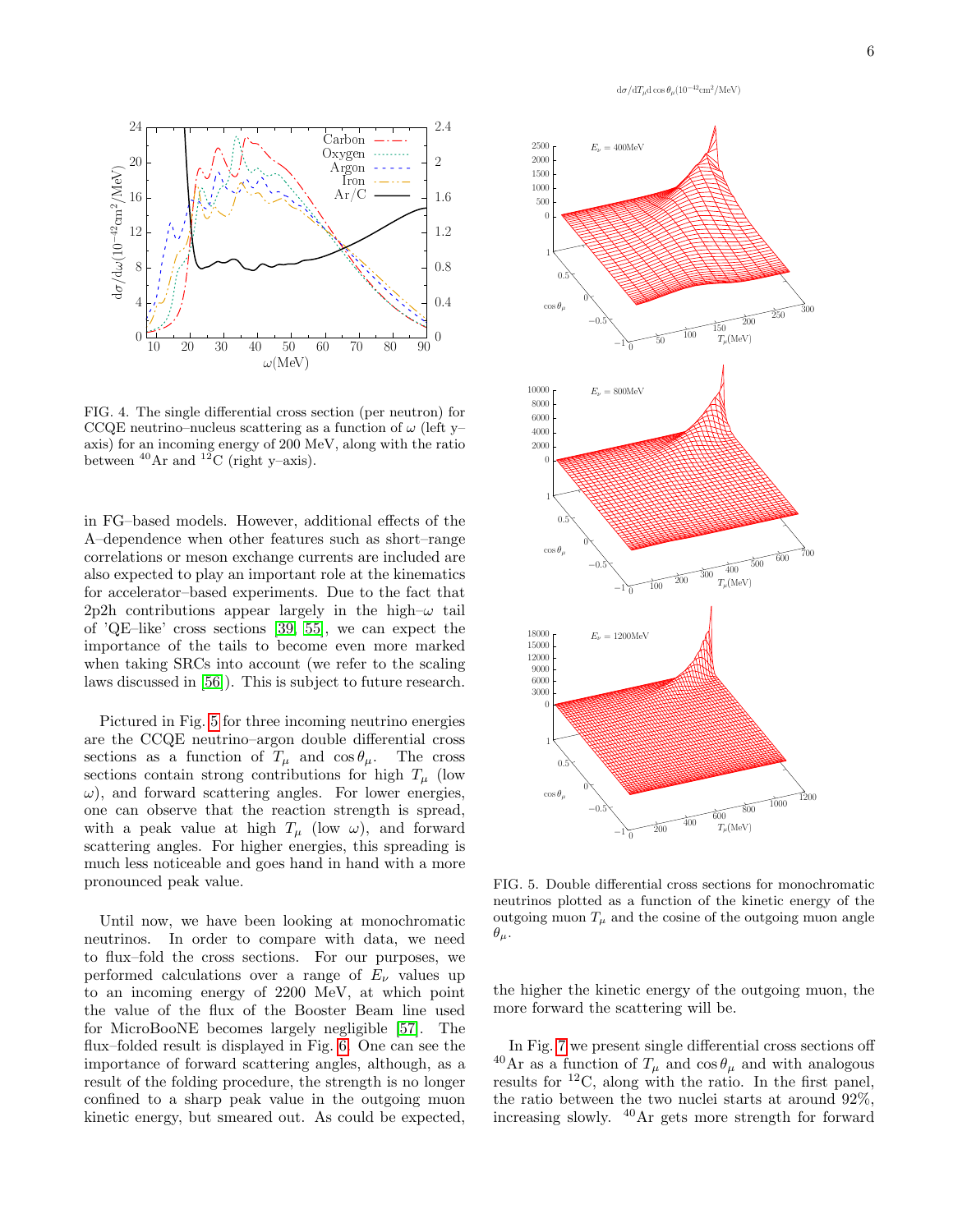

<span id="page-6-0"></span>FIG. 6. Double differential cross section for CCQE neutrino– argon scattering folded with the MicroBooNE flux. [\[57\]](#page-8-15)



<span id="page-6-1"></span>FIG. 7. Single differential flux–folded cross sections (per neutron, left vertical axis) as a function of, respectively, the cosine of the outgoing muon angle  $\theta_{\mu}$ , and  $T_{\mu}$ . Plotted for <sup>12</sup>C and <sup>40</sup>Ar, in addition to the ratio of the cross sections  $\sigma_{Ar}/\sigma_C$ (right vertical axis) given by the full line.

bins with  $\cos \theta > 0.7$ . As one can see in Fig. [3,](#page-4-0) this can be attributed to the much higher contributions for the lowest values of  $\omega$ , since the threshold energy of <sup>40</sup>Ar is lower. In the second panel, one can see that except at low values of  $T_{\mu}$ , before the peak value of the cross section, the strength per neutron is very similar. The higher strength at low  $T_{\mu}$  is a direct consequence of the high– $\omega$  (low  $T_{\mu}$ ) tails in Fig. [3,](#page-4-0) which are always higher than those of  $^{12}$ C for all incoming energies. Flux–folding will therefore cause an enhanced strength at low  $T_u$ . To further explore the results for forward scattering, we also



<span id="page-6-2"></span>FIG. 8. Flux–folded double differential cross section for CCQE neutrino–nucleus scattering, per nucleon. Plotted for <sup>12</sup>C and <sup>40</sup>Ar, in addition to the  $\omega$  < 50 MeV contribution.

perform an analysis on the impact of excitations at low  $\omega$  for forward scattering angles. In Fig. [8](#page-6-2) we display the flux–folded double differential cross section, per neutron and bin averaged for angles  $0.97 < \cos \theta_{\mu} < 1.0$ . Shown are the results for  ${}^{12}$ C and  ${}^{40}$ Ar, as well as the contribution from excitations at values of  $\omega$  lower than 50 MeV. In this forward scattering bin, the average reaction strength per active nucleon is higher for <sup>40</sup>Ar at all values of  $T_{\mu}$ . This is in agreement with Fig. [7,](#page-6-1) where we see higher reaction strengths for forward scattering. The contribution of the  $\omega < 50$  MeV cross section strength is apparent. While it contributes slightly less to the cross section in  $^{40}$ Ar relative to  $^{12}$ C, it is nonetheless still very sizeable, contributing more than 50% of the strength when  $T_{\mu}$  is lower than  $\approx 700$  MeV. This is consistent with what is observed in Fig. [3,](#page-4-0) and is likely caused through a combination of nuclear effects, such as the position and strength of the resonances, different single particle energies and occupancies.

### IV. SUMMARY

We have presented calculations of inclusive CCQE neutrino–nucleus scattering within a Continuum Random Phase Approximation model, to investigate how cross sections compare for various nuclei.

In our results we compared <sup>12</sup>C, <sup>16</sup>O, <sup>40</sup>Ar and <sup>56</sup>Fe for mono–energetic cross sections to see how model predictions vary. The low–lying nuclear resonances are inherently different. At low  $E_{\nu}$  and also for very forward scattering we observe that  $^{40}$ Ar gets more strength than lighter nuclei. Secondly, the quasielastic peak is broader but lower per nucleon for <sup>40</sup>Ar and <sup>56</sup>Fe than it is for  $12^{\circ}$  C or  $16^{\circ}$ O. One finds that the reactions strength shifts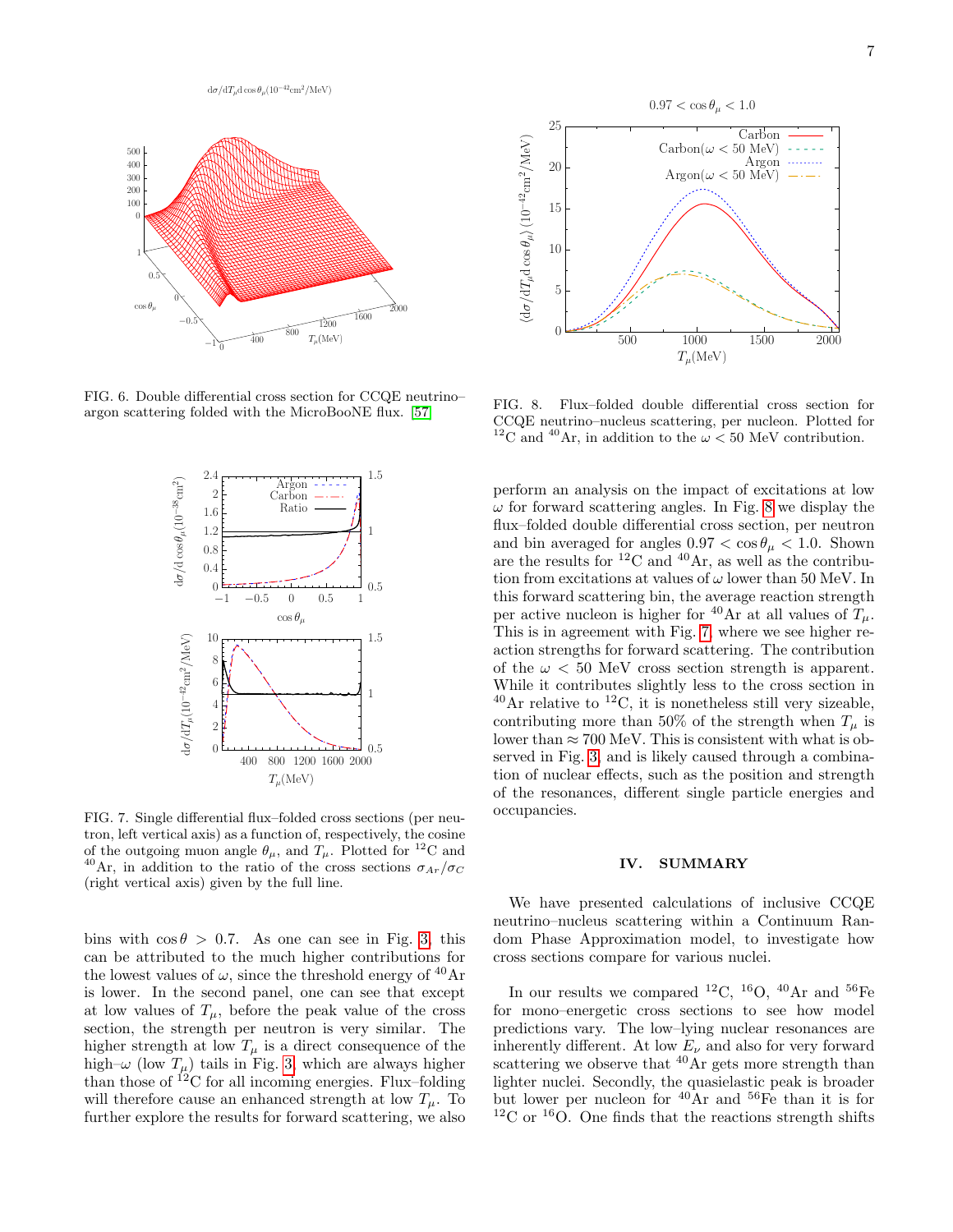from the peak to the high– $\omega$  tails.

We also presented single and double differential inclusive CCQE neutrino–argon scattering cross sections, folded with the flux profile of the Booster Beam line at MicroBooNE. We then took a careful look at the contribution of the reaction strength at values of  $\omega$  lower than 50 MeV for forward scattering  $(0.97 < \cos \theta_{\mu} < 1.0)$ . The role of low–energetic excitations is also very important for <sup>40</sup>Ar, contributing considerably to the reaction strength. Additional effects beyond purely QE physics will need to be studied in the future.

These two aspects of having, on the one hand, increased reaction strength in the high  $\omega$  tails and the important role of low–energy excitations at forward scattering angles accentuate the need for detailed theoretical calculations of  $\nu - {}^{40}Ar$  cross sections as we head forward into a future where LArTPCs will play a central role in neutrino detectors. In light of the capability of LArTPCs to perform exclusive measurements containing information on the outgoing hadrons, we will expand our model towards modeling hadronic final states as well in the near future.

### ACKNOWLEDGMENTS

This work was supported by the Research Foundation Flanders (FWO-Flanders) and the Interuniversity Attraction Poles Programme P7/12 initiated by the Belgian Science Policy Office. V.P. acknowledges the support by the National Science Foundation under grant no. PHY– 1352106. The computational resources (Stevin Supercomputer Infrastructure) and services used in this work were provided by the VSC (Flemish Supercomputer Center), funded by Ghent University, FWO and the Flemish Government department EWI.

- <span id="page-7-0"></span>[1] L. Alvarez-Ruso et al., Progress in Particle and Nuclear Physics (2018), ISSN 0146-6410, URL [http://www.sciencedirect.com/science/article/](http://www.sciencedirect.com/science/article/pii/S0146641018300061) [pii/S0146641018300061](http://www.sciencedirect.com/science/article/pii/S0146641018300061).
- <span id="page-7-1"></span>[2] T. Katori and M. Martini, J. Phys. G45, 013001 (2018), 1611.07770.
- <span id="page-7-2"></span>[3] <http://www-boone.fnal.gov>.
- <span id="page-7-3"></span>[4] <http://minerva.fnal.gov>.
- <span id="page-7-4"></span>[5] <http://www.t2k-experiment.org>.
- <span id="page-7-5"></span>[6] A. Aguilar-Arevalo et al. (MiniBooNE), Phys. Rev. **D81**, 092005 (2010), 1002.2680.
- [7] A. Aguilar-Arevalo et al. (MiniBooNE), Phys. Rev. D82, 092005 (2010), 1007.4730.
- [8] A. Aguilar-Arevalo et al. (MiniBooNE), Phys. Rev. D88, 032001 (2013), 1301.7067.
- [9] A. Aguilar-Arevalo et al. (MiniBooNE), Phys. Rev. D91, 012004 (2015), 1309.7257.
- [10] G. Fiorentini et al. (MINERvA), Phys. Rev. Lett. 111, 022502 (2013), 1305.2243.
- [11] L. Fields et al. (MINERvA), Phys. Rev. Lett. 111, 022501 (2013), 1305.2234.
- [12] K. Abe et al. (T2K), Phys. Rev. D87, 092003 (2013), 1302.4908.
- [13] K. Abe et al. (T2K), Phys. Rev. Lett. **113**, 241803 (2014), 1407.7389.
- [14] K. Abe et al. (T2K), Phys. Rev. **D91**, 112002 (2015), 1503.07452.
- <span id="page-7-6"></span>[15] K. Abe et al. (T2K), Phys. Rev. D92, 112003 (2015), 1411.6264.
- <span id="page-7-7"></span>[16] <http://t962.fnal.gov>.
- <span id="page-7-8"></span>[17] <http://www-microboone.fnal.gov>.
- <span id="page-7-9"></span>[18] <http://www.dunescience.org/>.
- <span id="page-7-10"></span>[19] C. Rubbia, Tech. Rep. CERN-EP-INT-77-8, CERN, Geneva (1977), URL [https://cds.cern.ch/record/](https://cds.cern.ch/record/117852) [117852](https://cds.cern.ch/record/117852).
- <span id="page-7-11"></span>[20] R. Acciarri et al., JINST **10**, T07006 (2015), 1504.05608.
- <span id="page-7-12"></span>[21] R. Acciarri et al. (ArgoNeuT), Phys. Rev. D90, 012008 (2014), 1405.4261.
- <span id="page-7-13"></span>[22] W. M. Alberico, M. Ericson, and A. Molinari, Nucl. Phys. A379, 429 (1982).
- [23] M. Martini, M. Ericson, G. Chanfray, and J. Marteau, Phys. Rev. C80, 065501 (2009), 0910.2622.
- [24] A. Gil, J. Nieves, and E. Oset, Nucl. Phys. A627, 543 (1997), nucl-th/9711009.
- [25] J. Nieves, J. E. Amaro, and M. Valverde, Phys. Rev. C70, 055503 (2004), [Erratum: Phys. Rev.C72,019902(2005)], nucl-th/0408005.
- [26] J. Nieves, M. Valverde, and M. J. Vicente Vacas, Phys. Rev. C73, 025504 (2006), hep-ph/0511204.
- [27] O. Benhar, N. Farina, H. Nakamura, M. Sakuda, and R. Seki, Phys. Rev. D72, 053005 (2005), hepph/0506116.
- [28] M. V. Ivanov, R. González-Jiménez, J. A. Caballero, M. B. Barbaro, T. W. Donnelly, and J. M. Udias, Phys. Lett. B727, 265 (2013), 1310.0751.
- [29] R. González-Jiménez, G. D. Megias, M. B. Barbaro, J. A. Caballero, and T. W. Donnelly, Phys. Rev. C90, 035501 (2014), 1407.8346.
- [30] J. E. Amaro, M. B. Barbaro, J. A. Caballero, T. W. Donnelly, and J. M. Udias, Phys. Rev. C75, 034613 (2007), nucl-th/0612056.
- [31] T. Leitner, O. Buss, L. Alvarez-Ruso, and U. Mosel, Phys. Rev. C79, 034601 (2009), 0812.0587.
- [32] A. Meucci, C. Giusti, and F. D. Pacati, Nucl. Phys. A739, 277 (2004), nucl-th/0311081.
- <span id="page-7-16"></span>[33] A. M. Ankowski and J. T. Sobczyk, Phys. Rev. C74, 054316 (2006), nucl-th/0512004.
- <span id="page-7-14"></span>[34] M. Martini, N. Jachowicz, M. Ericson, V. Pandey, T. Van Cuyck, and N. Van Dessel, Phys. Rev. C94, 015501 (2016), 1602.00230.
- <span id="page-7-15"></span>[35] V. Pandey, N. Jachowicz, T. Van Cuyck, J. Ryckebusch, and M. Martini, Phys. Rev. C92, 024606 (2015), 1412.4624.
- <span id="page-7-17"></span>[36] A. V. Butkevich, Phys. Rev. **C85**, 065501 (2012), 1204.3160.
- <span id="page-7-18"></span>[37] K. Gallmeister, U. Mosel, and J. Weil, Phys. Rev.  $C94$ ,